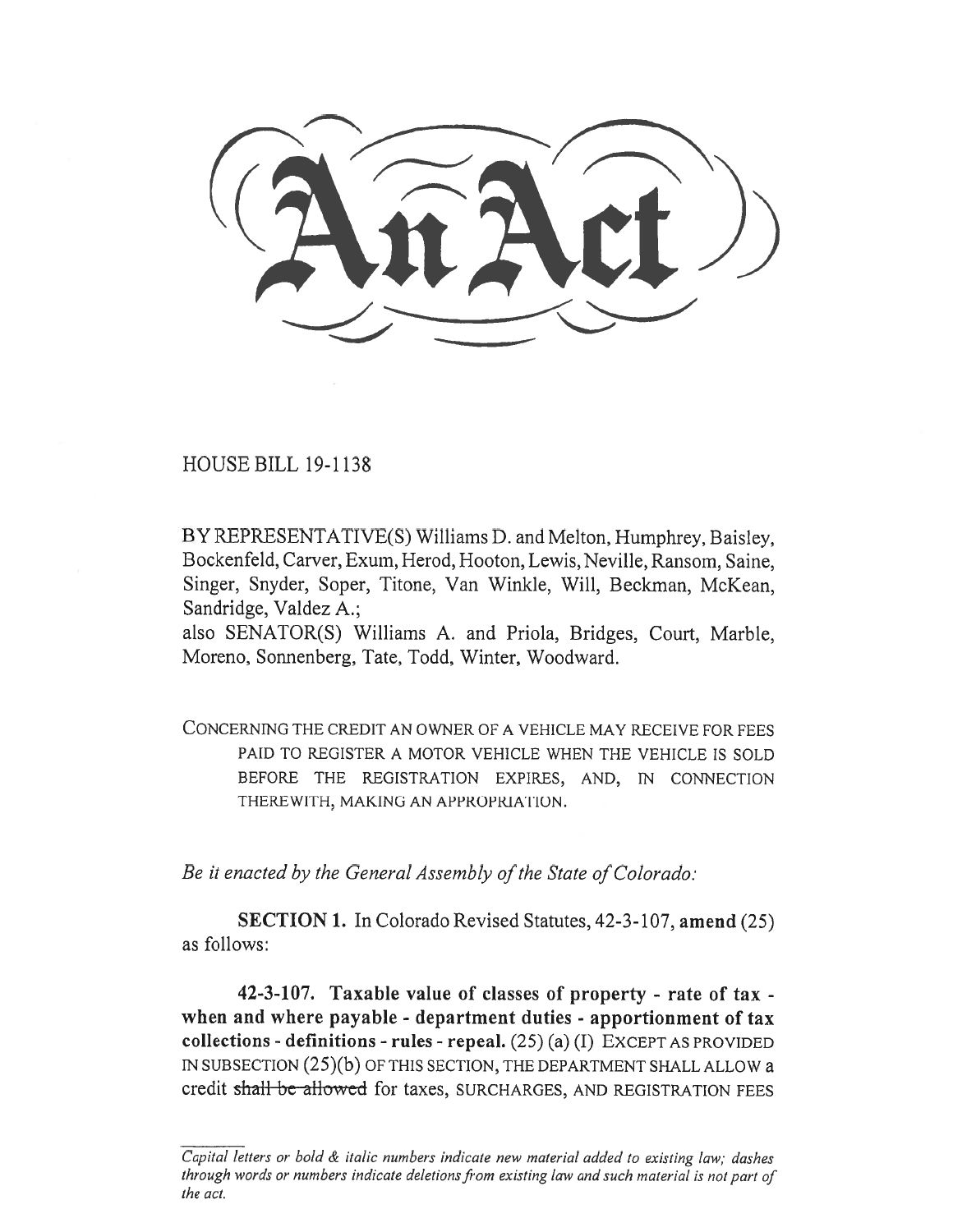paid on any item of Class A, Class B, Class C, Class D, or Class F personal property if the owner disposes of the vehicle during the registration period or if the owner converts the vehicle from any class of personal property to Class F property. The credit may apply to payments of taxes, SURCHARGES, AND REGISTRATION FEES on a subsequent application by the owner for registration of an item of Class A, Class B, Class C, Class D, or Class F personal property made during the registration period, or THE CREDIT may be assigned by the owner to the transferee of the property for which taxes, SURCHARGES, OR REGISTRATION FEES were paid; except that, when the transferee is a dealer in new or used vehicles, the transferee shall account to the owner for any assignment of the credit.

(II) The credit shall be AUTHORIZED BY THIS SUBSECTION  $(25)(a)$  is prorated based on the number of months remaining in the registration period after the transfer, **and** CONVERSION TO CLASS F PERSONAL PROPERTY, OR disposal of the vehicle. The PRORATION calculation for the credit shall be determined by using the period beginning BEGINS with the first day of the month following the date of AFTER THE transfer, through CONVERSION TO CLASS F PERSONAL PROPERTY, OR DISPOSAL AND ENDS the last day of the month for the period for which the vehicle was registered.

(III) Specific ownership tax THE credit will be IS allowed only if the total ownership tax, SURCHARGE, AND REGISTRATION FEE credit due exceeds ten dollars.

(b) THE CREDIT AUTHORIZED IN SUBSECTION (25)(a) OF THIS SECTION DOES NOT APPLY TO FEES IMPOSED IN SECTIONS 42-3-301,42-3-304 (5), (6), (7), (19), AND (22), 42-3-312, AND 42-3-313.

**SECTION 2.** In Colorado Revised Statutes, 42-3-115, **repeal** (1) as follows:

**42-3-115. Registration upon transfer. (1) Wherrevertne-owner** of a motor vehicle registered under this article transfers or assigns the owner's title or interest, the registration of such vehicle shall expire, and such owner shall remove the number plates. The owner, upon applying for registration in such owner's name during the same registration period of another motor vehicle, may receive credit upon the fees due for such new registration for such portion of the fees paid for the cancelled registration as the department may determine to be proper and proportionate to the unexpired part of the

PAGE 2-HOUSE BILL 19-1138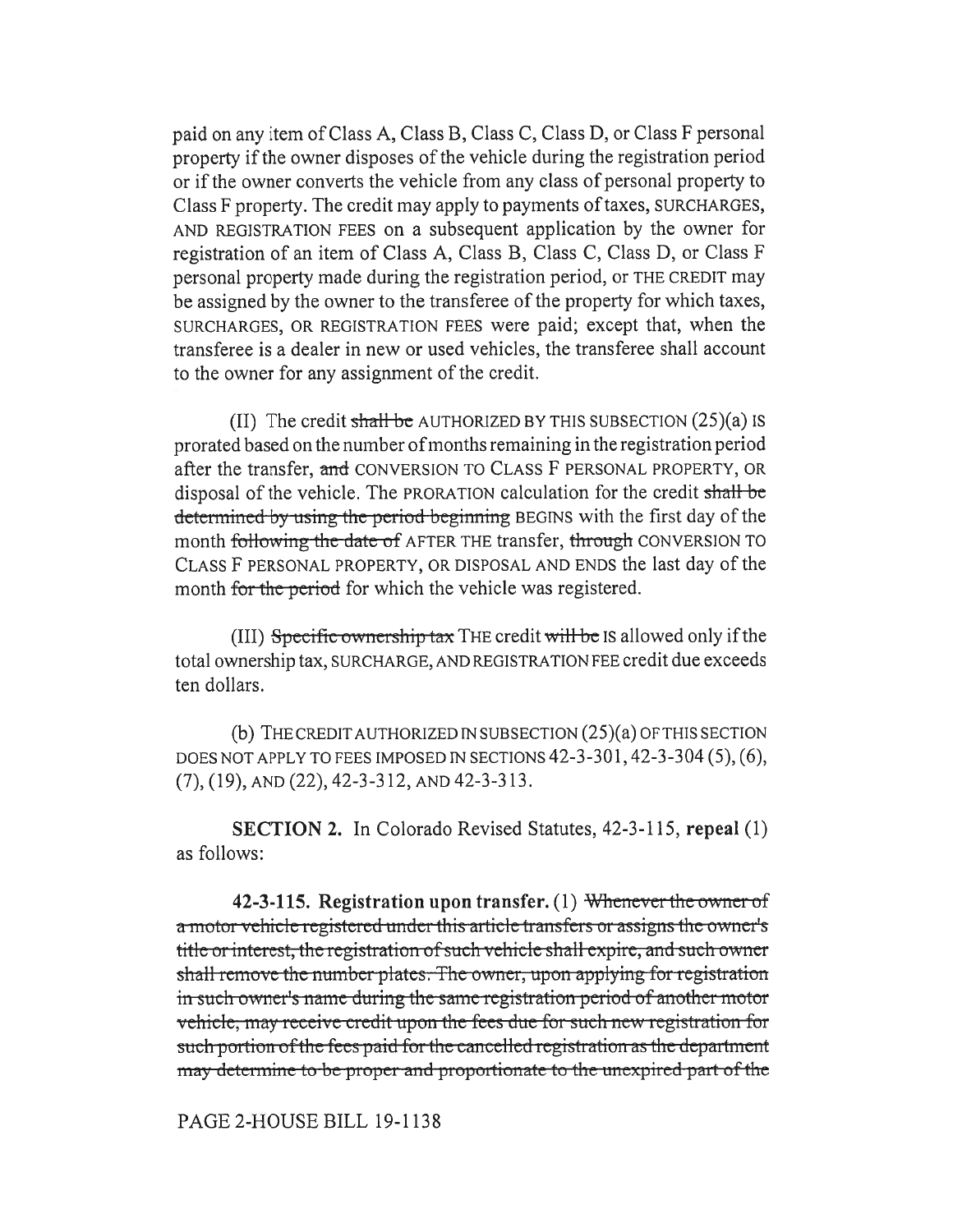original term of registration. A transfer fee of one dollar shall be paid in all cases.

**SECTION 3. Appropriation.** For the 2019-20 state fiscal year, \$7,200 is appropriated to the department of revenue for use by the division of motor vehicles. This appropriation is from the Colorado DRIVES vehicle services account in the highway users tax fund created in section 42-1-211  $(2)(b)(I)$ , C.R.S. To implement this act, the division may use this appropriation for DRIVES maintenance and support.

**SECTION 4. Act subject to petition - effective date applicability.** (1) This act takes effect January 1, 2020; except that, if a referendum petition is filed pursuant to section 1 (3) of article V of the state constitution against this act or an item, section, or part of this act within the ninety-day period after final adjournment of the general assembly, then the act, item, section, or part will not take effect unless approved by the people at the general election to be held in November 2020 and, in such case, will take effect on the date of the official declaration of the vote thereon by the governor.